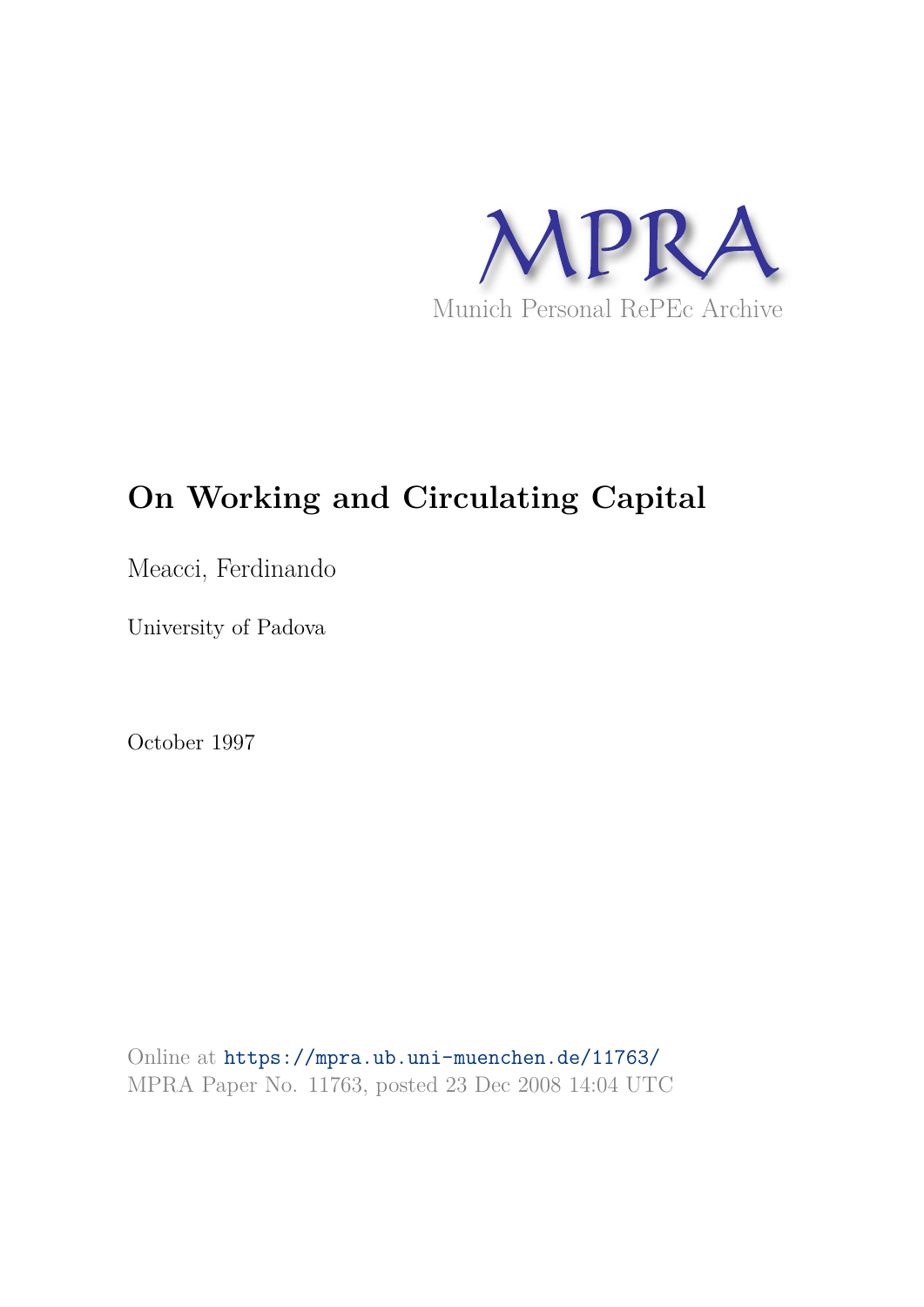#### **ON WORKING AND CIRCULATING CAPITAL**

by FERDINANDO MEACCI Dipartimento di Scienze Economiche Università di Padova Via del Santo 33, 35123 Padova Fax: +39-049-8274270. E-mail: ferdinando.meacci@unipd.it.

> "Every capital is circulating capital" (Marx, Grundrisse, p.620)

#### **INTRODUCTION**

The purpose of this paper is to investigate whether the terms "working" and "circulating" capital are two different terms for the same concept; or whether they should be considered two different terms for two different concepts. This purpose will be carried out in two steps. The first is devoted to an investigation of the use of the term "working" by the German economist Lowe (The Path of Economic Growth) and by some Austrian economists (Menger, Böhm-Bawerk, Hayek). The second is devoted to Keynes (A Treatise on Money). At the end of each step an assessment is made of the use of this term by these economists with an extension to the relationship between Lowe's and Keynes's treatment of their notion of working capital and two preceding streams of thought. These relationships run between Lowe and the Austrians, in the first case; and between Keynes and the classics (in Marx's sense), in the second. These assessments will eventually converge towards the conclusion that the terms "circulating" and "working" capital are not two different terms for the same notion; and that these two notions are different because they belong to two different theories and require two different methods. The paper argues that the two theories are the classical theory of reproduction and the modern theory of fluctuations as a special branch of the modern theory of *production*; while the two methods are the method of vertical integration and the method of horizontal integration. The identification of these theories and methods will be pursued more keenly than the differentiation of the two notions of "working" and "circulating" capital in that the aim of this paper is not to resort to the "bestiary"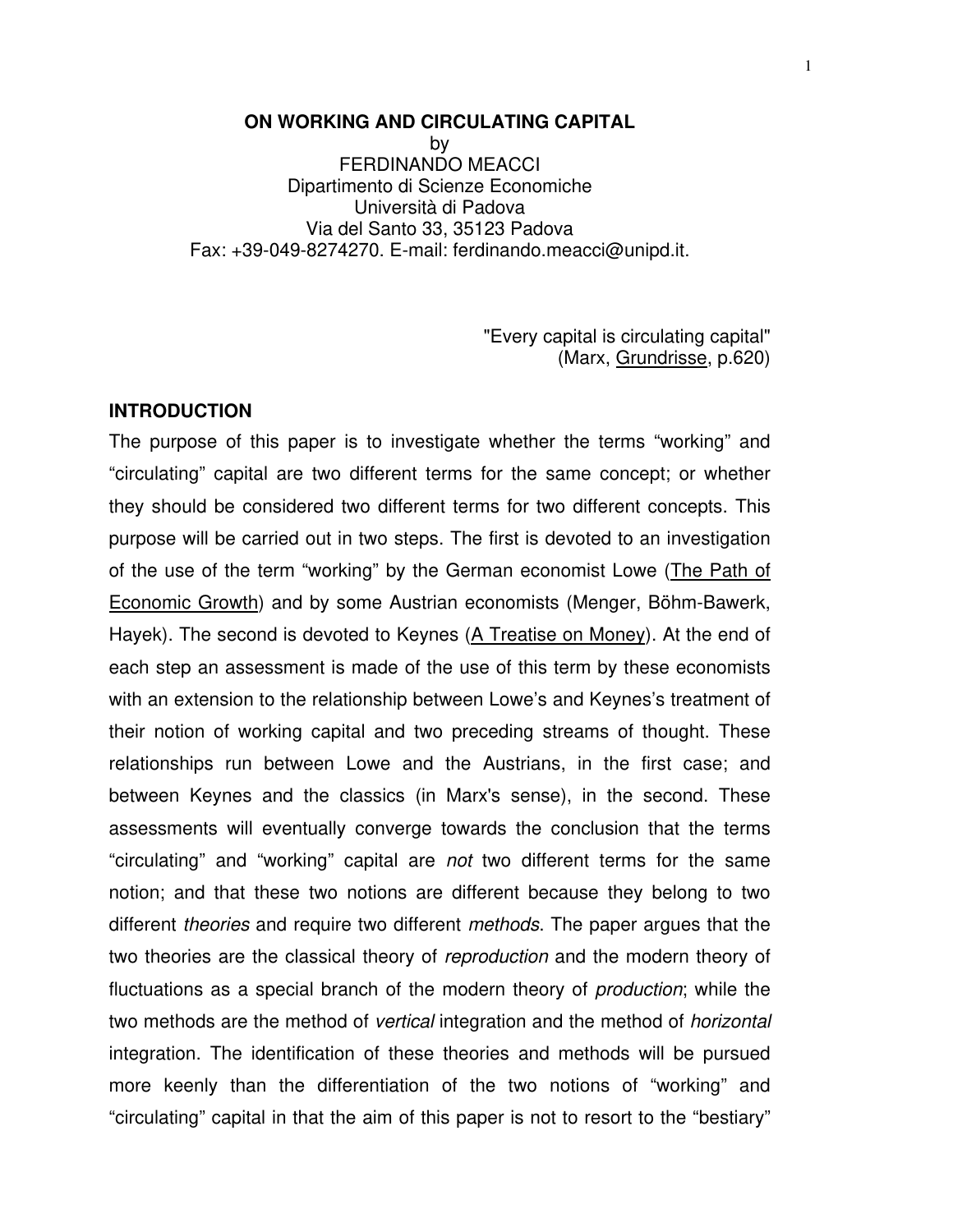of our subject as if it were a "taxonomy", let alone to the "taxonomy" as if it were a "machine" (see Shackle: The Years of High Theory, 1967, p.293).

# **1. LOWE**

The notion of "working" capital is used by Lowe on the assumption that this term is a modern substitute for the old classical term of "circulating" capital:

"Working capital -he writes- is one of the neglected issues in neoclassical literature. As a matter of fact, very little of analytical use has been handed down to us even from classical writings. After two false starts by Smith and Ricardo, both trying to find a distinction between "fixed' and 'circulating' capital, the latter concept became more and more identified with the 'wage fund' and, thus, with one of the most dubious constructs of classical economics" (1976, p.48).

According to Lowe, the situation improved much later: first, through Taussig's Wages and Capital and Böhm-Bawerk's version of the structure of production (which according to Lowe "is really a special model of the circulation of working capital"); secondly, through the works of some economists of the 1930's and particularly through that of Keynes.

Lowe's treatment of working capital starts from what he calls "a census of an industrial community's wealth in physical terms". This wealth is classified into finished and unfinished goods depending on whether these goods are "ready for use" or not. Finished goods are in turn divided into the products of consumergood industries (Sector II) which are final goods, and the products of equipment-good industries (Sector I) which are finished, but not final, goods. The equipment-good industries are in turn classified as industries that produce equipment for the consumer-good industries (Sector Ib) or for the equipmentgood industries themselves (Sector Ia). The activities leading to a particular class of finished goods, whether final or not (say a dress, a loom or a steel mill), constitute a sector. This is depicted in Lowe's "schema of industrial production" (along with the sectors producing the corresponding equipment goods and machine tools) as consisting of four stages with the N's, R's and F's standing for the stocks of labour, natural resources and fixed capital (and the n's, r's and f's for their annual flows) combined in fixed proportions to produce different flows of finished goods. There are as many sectors as finished goods and as many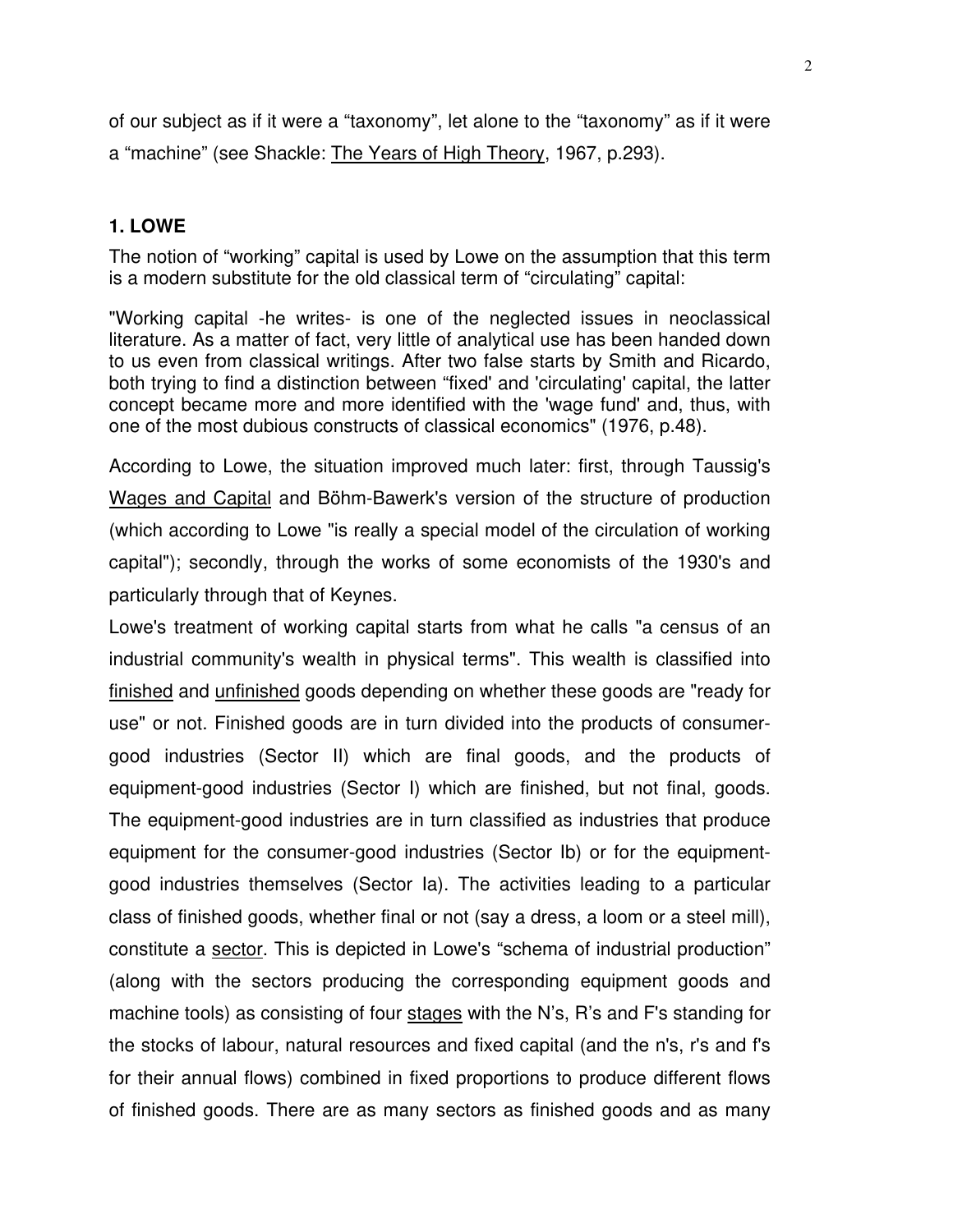stages as unfinished goods. Lowe's theory of production is therefore an analysis of the physical flows of production resulting from the application of physical stocks of wealth. Hence Lowe's distinction between fixed and working capital: while fixed capital is according to this terminology the stock of the finished goods which are not final, working capital is the stock of the unfinished goods which correspond to the output of the stages of each sector. Accordingly, while stage analysis is the study of the transformations undergone by working capital within a particular sector, sector analysis is the study of the transformations of the fixed capital of one sector in relation to the transformations of the working capital of another. Stage analysis and sector analysis are combined by Lowe to show the conditions required for the continuity of production. These conditions are studied with regard to "the circulation of fixed capital" and to the "circulation of working capital"**[1](#page-3-0)**. The first type of circulation is a prerequisite for the latter. Its possibility is derived by Lowe from the existence of a commodity which may be able to perform in an industrial system the same self-reproductive role played by corn in a corn-economy. This commodity is found in machine tools, the typical output of sector Ia:

"Only if we can find in the mechanical sphere certain instruments that share with wheat and all other organic matter, including the human organism, the capacity for physical self-reproduction, can our problem be solved without historical regress. In other words, we have to look for some type of equipment that is technically suited, in conjunction with other productive factors, to reproduce itself as well as to produce other equipment. What we actually find is not one single such instrument but a comprehensive group of fixed-capital goods which are classified as machine tools. They are for industrial production what seed wheat and the reproductive system in animals are for agricultural production" (1976, p.30).

<span id="page-3-0"></span>**<sup>1</sup>** These conditions were initially studied by Wyler (1953) who also focused on the distinction (which is shared by Lowe and will be resumed below) between period of maturation (production) and period of observation. Wyler (like Lowe himself) conceives of the process of production in Robertson's sense of a sausage machine 'which it takes ten minutes to traverse, and which turns out one sausage per minute' (Robertson, 1959, p.85). Robertson's simple arithmetic implies that each potential sausage remains in the machine for five minutes and is worth half a completed sausage so that the aggregate value of the 'amorphous objects' in the machine at a particular moment is the value of five completed sausages, or of five minutes' output.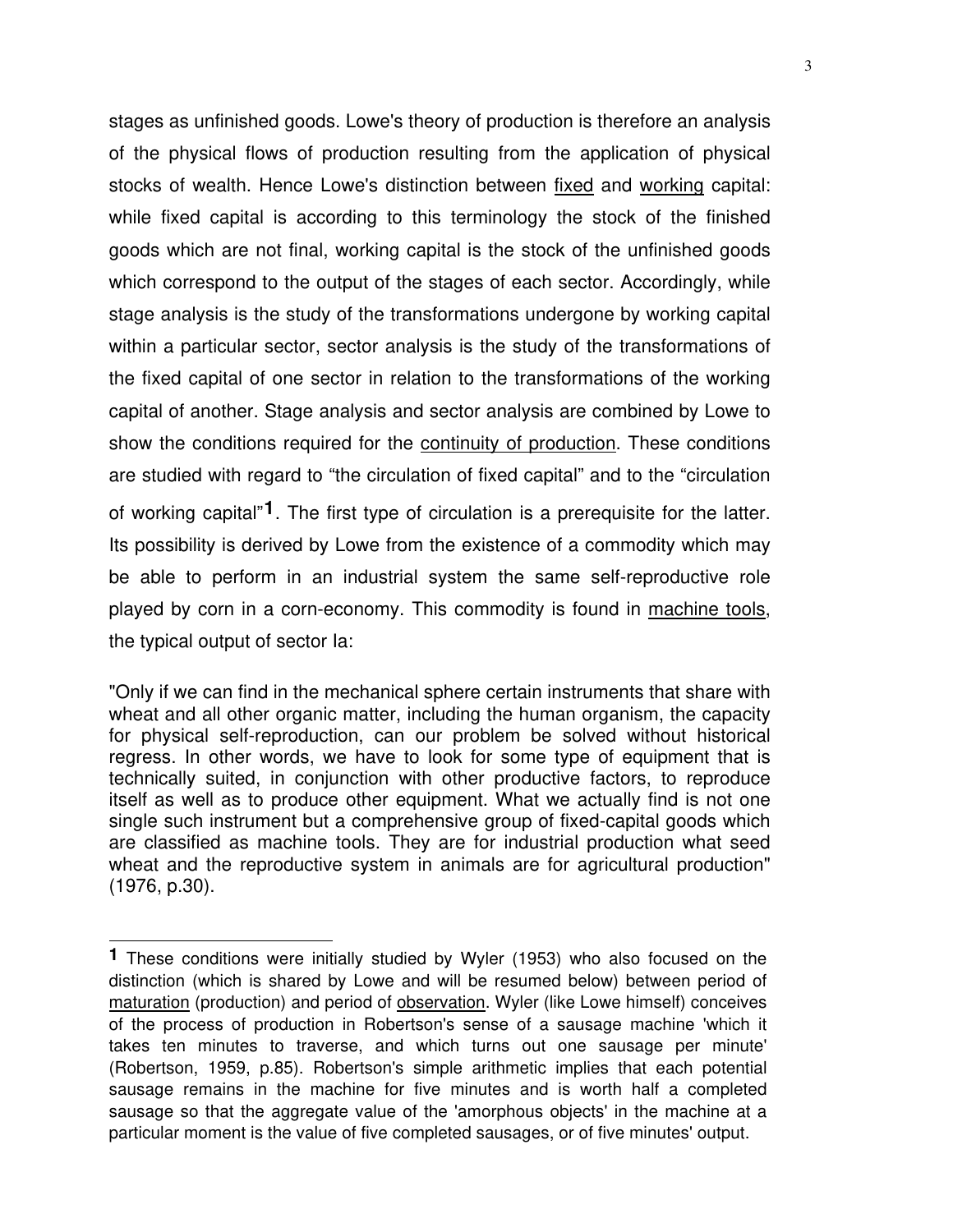According to Lowe, stage analysis and sector analysis are mixed up by the Austrians. He argues that these economists look at the production of equipment as "a stage problem for the consumer-good sector" and concludes that this is "equivalent to treating fixed capital as if it were working capital"**[2](#page-4-0)**. This treatment of fixed capital is at the roots of what Lowe calls the linear "imperialism" of the Austrians. i.e. their tendency (which is particularly clear in Böhm-Bawerk) to look at production as a one-way avenue from labour to consumption goods.

### **2. LOWE AND THE AUSTRIANS: AN ASSESSMENT**

Lowe's elaborate scheme of production and use of the notion of working capital may be used as litmus paper for focusing, beyond Lowe's own horizon, on the Austrian theory of capital as well as on some differences between this theory and the theory of the classics. From this broader point of view it may be observed that Lowe's criticism of the Austrians boils down to an acknowledgement of a particular aspect of their theory; and that a shortcoming equivalent to what he believes to be a feature of their thought is embedded in the structure of his own scheme. In what follows this point will be developed in two stages: first, with regard to the Austrians; secondly, with regard to Lowe himself.

As for the Austrians. It should be acknowledged that their tendency to look at production as a one-way avenue from labour to consumption goods and, accordingly, their tendency to look at fixed capital as working capital descend from the method of vertical integration which they actually adopted in their scheme of thought (although they never mentioned it explicitly -as they did with the term "working capital" itself). On the other hand, it should be noted that the method of vertical integration was tacitly adopted by the classics themselves. The classics, however, made a sharper use of it than the Austrians. To begin with, they were led by this method to focus on the economic, rather than on the

<span id="page-4-0"></span>**<sup>2</sup>** This interpretation of the Austrians is quite common and is easily summed up in Haavelmo's words whereby "the Austrian theory of capital tried to squeeze even the instruments of production into the framework of 'final goods en route'" (Haavelmo, 1960, p.79).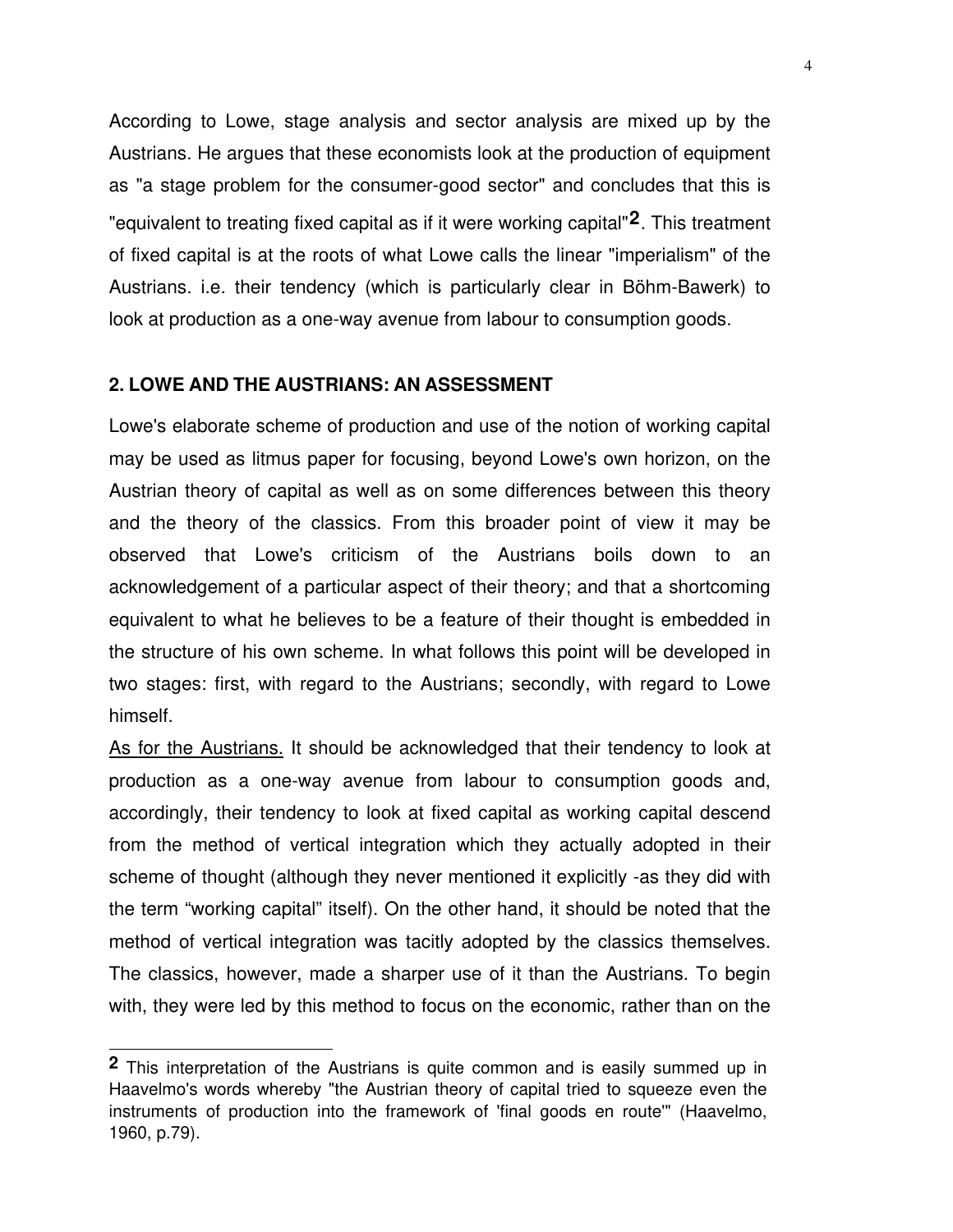technical, beginning of what the Austrians will call "time-consuming methods of production'. This beginning is the wages fund (free capital) as command of productive labour, rather than labour and land (pure inputs) as original factors of production. In this sense the classical theory of production is essentially a theory of reproduction of the final goods (national revenue) of which the wages fund (the command of productive labour) is just a fraction. In the context of this theory capital presents itself as circulating or fixed depending on whether its reproduction occurs in a single period or in a longer span of time. Unlike the classics, the Austrians focused on time-consuming methods explicitly. They failed, however, to frame this concept in the context of reproduction of final goods. What they did was, rather, to confine their treatment of these methods to the context of what should be properly called the production (however vertically integrated) of these very goods**[3](#page-5-0)**. This is the fundamental reason of the fact (noticed but left unexplained by Lowe) that the Austrians eventually dealt with (what was to be called) working capital as the only form of capital. From this point of view their real shortcoming consists less in what is claimed by Lowe, i.e. in their looking at production as a one-way avenue from labour to consumption goods, than in their inability to give up their view of capital as working capital for the classical view of capital as circulating capital (an inability that Lowe is unable to grasp due to his inability to detect the difference between these two notions). This inability, it should be noted, descends from their broader failure to look at production in a classical sense, i.e. as a one-way avenue from consumption goods to consumption goods (reproduction of national revenue). It has been a great misfortune that the Austrians neglected

<span id="page-5-0"></span>**<sup>3</sup>** Schumpeter seems to be aware of this difference when he presents Jevons's theory of production as a bridge between the classics and the Austrians: "Jevons -he writes in this connection- knew better than to let labour be added to a growing intermediate product until a finished consumers' good emerges that is consumed at once: as stated already, he included the process of 'uninvestment' so that his period was not simply a period of production" (1954, p.908).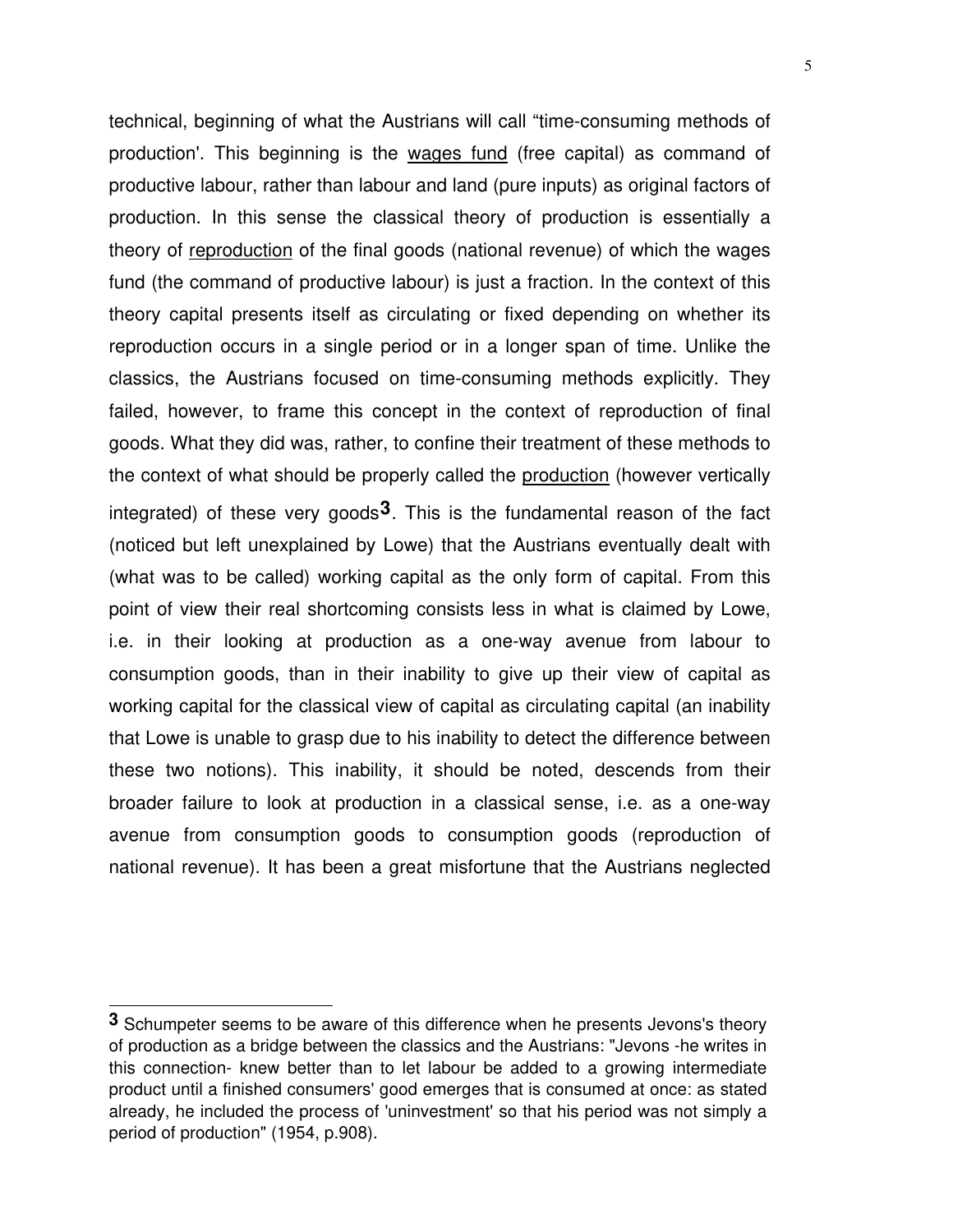the classical theory of reproduction to which the notion of circulating capital essentially belongs**[4](#page-6-0)**.

As for Lowe. His tendency to look at production as a whirlpool agitated by selfreproducing machine-tools and, accordingly, his tendency to look at fixed capital as combined with working capital for the production of finished and unfinished goods points to the method of horizontal, rather than of vertical, integration. Indeed, however much Lowe's analysis of the circulation of fixed and working capital may succeed in providing a view of capital contrasting with the linear "imperialism" of the Austrians, and however much it may succeed in tracing the beginning of production back to the work of machine tools, it fails to go far enough as to provide a view of capital similar to the view of the classics. For what, according to this view, does circulate is capital as circulating capital: which, in a vertically integrated economy, is nothing but the wages fund (free capital). Speaking of the methods of horizontal and vertical integration in the context of the theory of capital, it results that the distinction (which was introduced by Hawtrey in Keynes' footsteps and to which we shall return below) between instrumental and working capital**[5](#page-6-1)** is to the method of horizontal

<span id="page-6-0"></span>**<sup>4</sup>** This may be at the root of the recurring misuse of words and concepts in the language of economists with regard not only to 'working' and 'circulating' capital but also to 'period of production' and 'period of reproduction', not to speak of the distinction between 'finished' and 'final' goods. In this sense a non-contradictory use of the Austrian and classical concepts is badly needed. The following statement has been constructed with a careful selection of words so as to squeeze out the most recurring ambiguities: The longer the period of production of finished goods (ploughs or corn) and the longer the period of reproduction of final goods (corn) the greater is the amount of capital circulating from the beginning to the end of this period, and the greater is the amount of working capital goods required at a particular moment of time to carry out the process of production of finished goods.

<span id="page-6-1"></span>**<sup>5</sup>** These two kinds of capital are contrasted with each other by Hawtrey (who sharply defines them with regard to a moment of time as well as in the context of timeconsuming methods of production): "Even if we conceive of the use of capital -he writes in this connection- as essentially a device for utilizing the technical advantages of a more prolonged period of production, we still find a place for the conception of capital as an accumulated stock of wealth. At any moment of the productive process those productive operations which are already past will have left their mark in some material objects which embody their contribution to the process as a whole. These material objects fall into two broad classes, instrumental capital and working capital' (1937, p.9). Now it should be noted that it is from these 'material objects' that a theory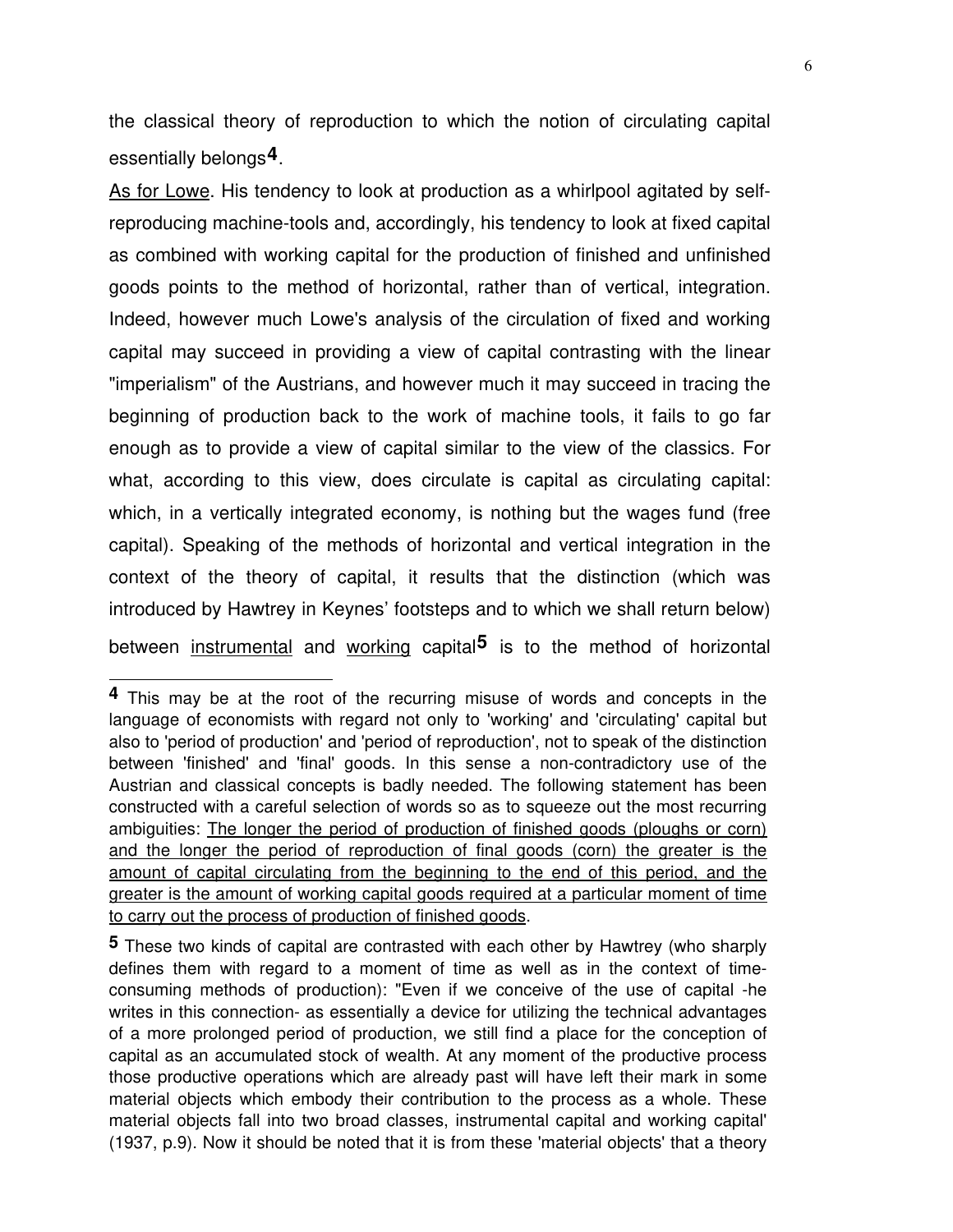integration what the distinction between free and invested capital (which was introduced by Jevons in the footsteps of the classics and which includes the distinction between circulating and fixed)**[6](#page-7-0)** is to the method of vertical integration. The two methods, however, may be adopted with different intensities in the two cases. While, for instance, the method of horizontal integration may be pushed to the limit of leaving instrumental capital out of the picture the method of vertical integration may be exploited to show the scope and sophistication of the classical notion of the wages fund. Now, leaving aside the weaknesses of, and the impoverishments undergone by, this "dubious construct" (in Lowe's terms) it should be noted that at the core of the wages fund doctrine is the notion of the labour market as a meeting place between the supply of free capital for labour and of labour for consumption goods: hence the determination of the wage rate and the possibility that this rate may increase, remain constant or decrease as the "funds destined for the maintenance of labour" vary with a given labour-force.

There is no trace of the role of this market in Lowe's "schema of industrial production". It is true that the conditions for the "continuity of production" are spelled out in his scheme as the conditions for the reproduction of fixed and working capital. But these conditions are relevant for the continuity of production as a technical, rather than as an economic, phenomenon: the coefficients  $n_A$ ,  $n_b$  and  $n_z$  play in this model the role usually assigned to production coefficients in a von Neumann model. In this sense they reveal a closer similarity between

of fluctuations must begin and that such a theory is necessarily focused on what happens in a predetermined period of time in which the structure of fixed capital is given. This point will be resumed below with regard to Keynes' and Robertson's treatment of working capital. See in particular note 9 below.

L

<span id="page-7-0"></span>**<sup>6</sup>** It is interesting to note that while the first distinction properly runs between, and should be most correctly formulated in terms of, instrumental and capital goods the second distinction is most correctly formulated as it is normally used, i.e. without the term 'goods' after the term 'capital'. The analytical importance of this observation will become clear once it is acknowledged that the fate of capital proper (i.e. free capital) is to be invested (and, consequently, to become either circulating or fixed in the sense implied in Jevons' railway example to be discussed below) whereas the function of capital goods is to cooperate with labour either as 'active' or as 'passive' tools of production.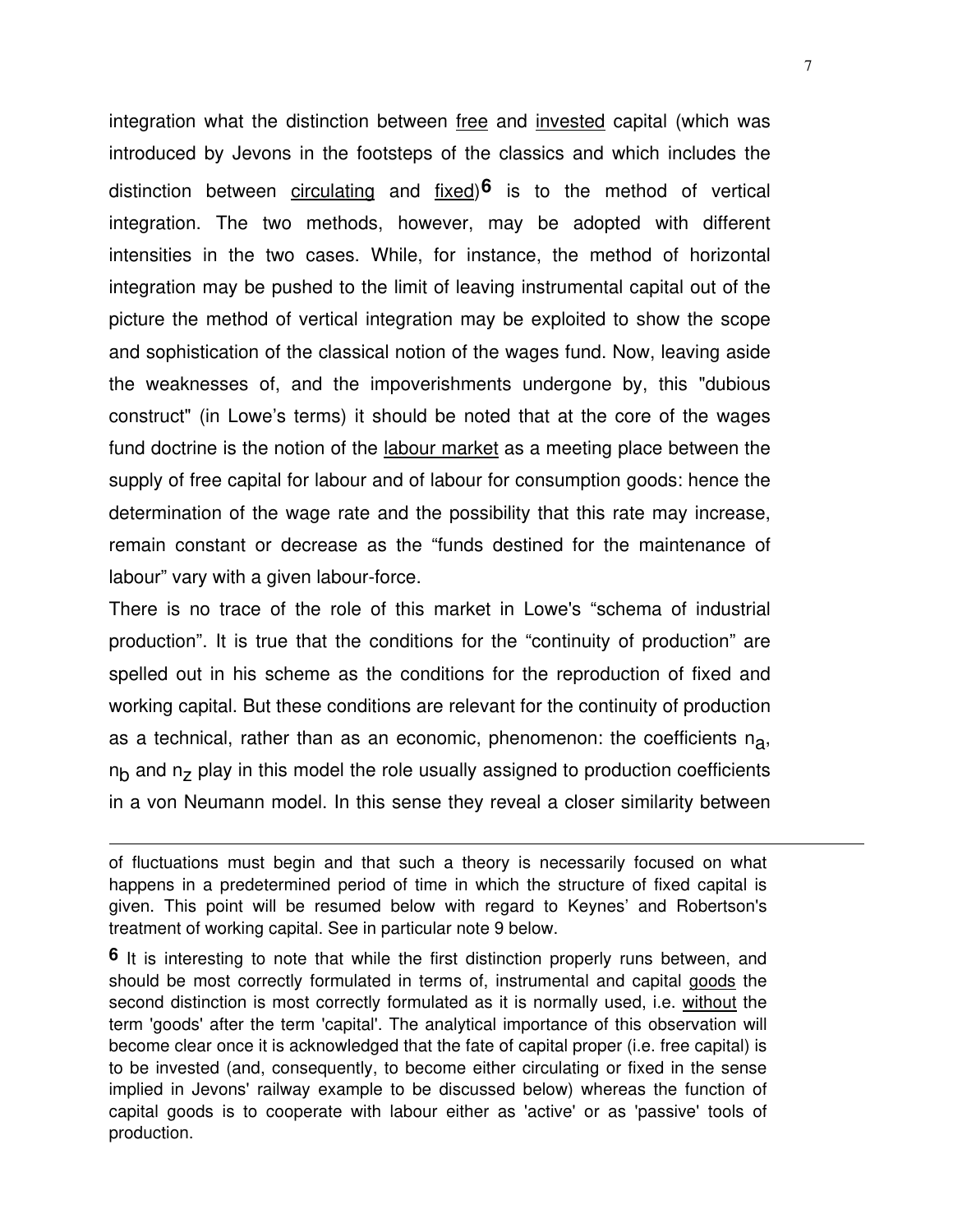Lowe and the Austrians than between Lowe and the classics. For production is viewed by the classics in the context of the reproduction of final goods (national revenue) and, therefore, in the context of a one-way (but circular) avenue going from the consumption goods exchanged for labour at the beginning (rather than from pure inputs or machine tools) to the final (rather than finished) goods returned by labour at the end of time-consuming methods of production (roundaboutness in a classical sense). In this context every capital does circulate (and therefore presents itself as circulating capital) while fixed capital is circulating capital of a special kind (a kind, that is, the circulation of which requires a longer period of time).

It goes without saying, however, that when the economist's point of view shrinks from the process of reproduction of national revenue to the section of it which is contained in a period of arbitrary length (period of production or period of process) the distinction between circulating and fixed capital vanishes. Then it is replaced by the distinction between instrumental and working capital (goods). The shift from the former to the latter distinction is associated with a change in the very meaning of "period": while this is the period of reproduction in the former case, it becomes in the latter what has been called by Lowe (1976) a period of observation and by Hicks (1981-83, Vol.II, Ch.18) an accounting period**[7](#page-8-0)**. In the light of these distinctions it can be concluded that the more one departs from the method of the classics and the more one focuses on the functioning of an advanced economy the more the period of reproduction is replaced by the period of observation, the more the period of observation falls short of the average period of reproduction, and the more the distinction between circulating and fixed capital is turned into the distinction between instrumental and working capital (goods).

### **3. KEYNES**

<span id="page-8-0"></span>**<sup>7</sup>** After noting in the article cited above that the task of dynamics is 'to superimpose the pattern of change, which is one time-pattern, upon the underlying pattern of capitalusing production, which is another' Hicks argues that 'in all its main forms, modern economic dynamics is an accounting theory' (Ibid., p.221). See also note 10 below.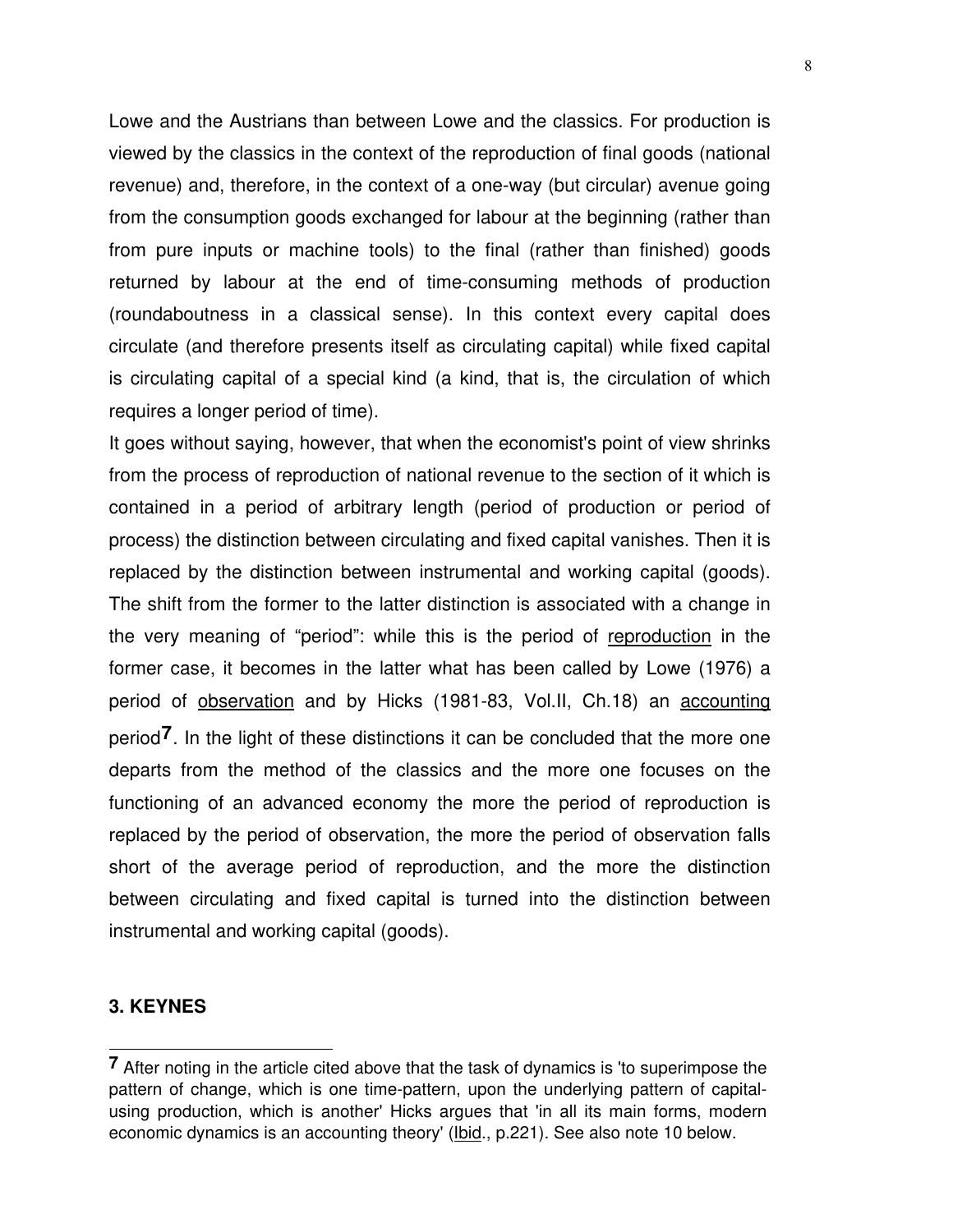Lowe's "census of an industrial community's wealth in physical terms" becomes in Keynes' Treatise on Money a census of the "stock of real capital or material wealth existing at any time":

"We shall call goods in use -he writes in this connection- fixed capital, goods in process working capital, and goods in stock liquid capital. Working capital is necessary because some goods take time to produce; and fixed capital is necessary because some goods take time to use or consume. Liquid capital is only possible when goods will 'keep'" (1930, Vol.1, p.116).

This distinction is formulated by Keynes in the light not only of his own distinction between "available" and "non-available" output (available, that is, for immediate consumption), but also of the distinction between final and finished goods mentioned above and shared by Keynes as well as by Lowe. In this sense the stock of real capital is entirely made up of non-available output (past and present) while that part of the unfinished goods which is not fixed capital consists partly of working capital and partly of liquid capital (by which Keynes means "surplus stocks" only, i.e. those stocks which are not regarded as belonging to working capital for they are not required for running an "efficient business").

It is important to note that Keynes' distinction is first provided in Volume 1 of his Treatise and is later expanded in Volume 2, Book VI. The title of this Book 'The Rate of Investment and its Fluctuations' provides a clue for the rationale of such a distinction. This rationale stems from the very definition of the rate of investment given in Volume 1 as "the net increment during a period of time of the capital of the community" and hinges on the different forces which, in the context of a disequilibrium between savings and investment in a monetary economy, affect the fluctuations of this rate when the capital to increase is of the fixed, working or liquid variety. After noting the close correlation between fluctuations in the amount of working capital and fluctuations in the volume of employment Keynes proceeds, first, to a discussion of the practical importance of changes in the working capital of a community, and, later on, to what he calls "the theory of working capital" which ends up in two sections titled "productive and unproductive consumption" and "the true wages fund".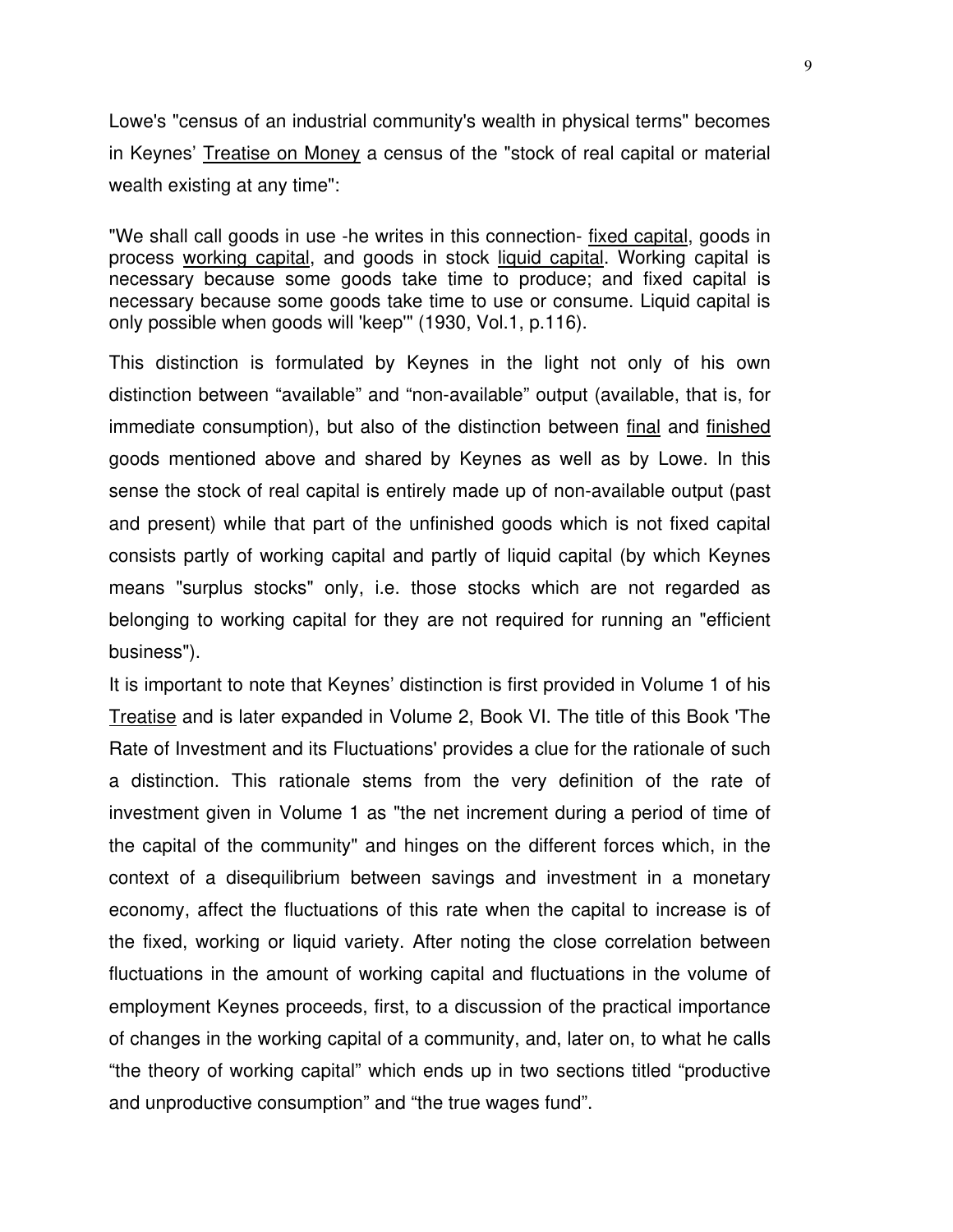The classical terms of productive and unproductive consumption are reutilized by Keynes with a meaning which has nothing to do with the old framework. This meaning, however, is in perfect consistency with the new context of Keynes' analysis focused as it is on the functioning of a monetary economy with unemployment resulting from a disequilibrium between savings and investment. In this context those two terms are reutilized in connection with the different requirements of investment in working capital (with given fixed capital and unemployment) relative to the requirements of investment in fixed capital:

"An increase in working capital resulting from an increased volume of production and employment (and not from a lengthening of the productive process) -he writes in this connection- does not involve an equal abstention from, or a reduction of, current consumption by the community as a whole, as does an increase in fixed capital, but mainly a redistribution of consumption from the rest of the community to the newly employed. Investment, which requires a redistribution of current consumption but no reduction in its aggregate, may be said to substitute productive consumption for unproductive consumption" (1930, Vol.2, p.111).

# **4. KEYNES AND THE CLASSICS: A FURTHER ASSESSMENT**

Keynes' distinction between productive and unproductive consumption is confined to the relation between the rate of investment in working capital and the level of employment in the short run in which the structure of fixed capital is given. In dealing with this distinction and relation, however, Keynes goes so far as not only to distinguish (unlike Lowe) between his "working capital" and the "circulating capital" of the classics, but also to contrast the two concepts of capital in the light of what he believes to be "the true wages fund". This is suddenly done in a long and crucial passage which is worth quoting fully (sentences are singled out by letters for references in the subsequent discussion):

"<sup>a</sup>Counsel has been darkened in this matter by a famous confusion of the classical economists and by the failure of their successors, who detected the confusion, to perceive the truth which lay, nevertheless, at the centre of the confusion. The classical economists emphasised the distinction between fixed capital and what they called "circulating capital". But they did not clearly distinguish my third category of capital, namely, 'goods in process' or working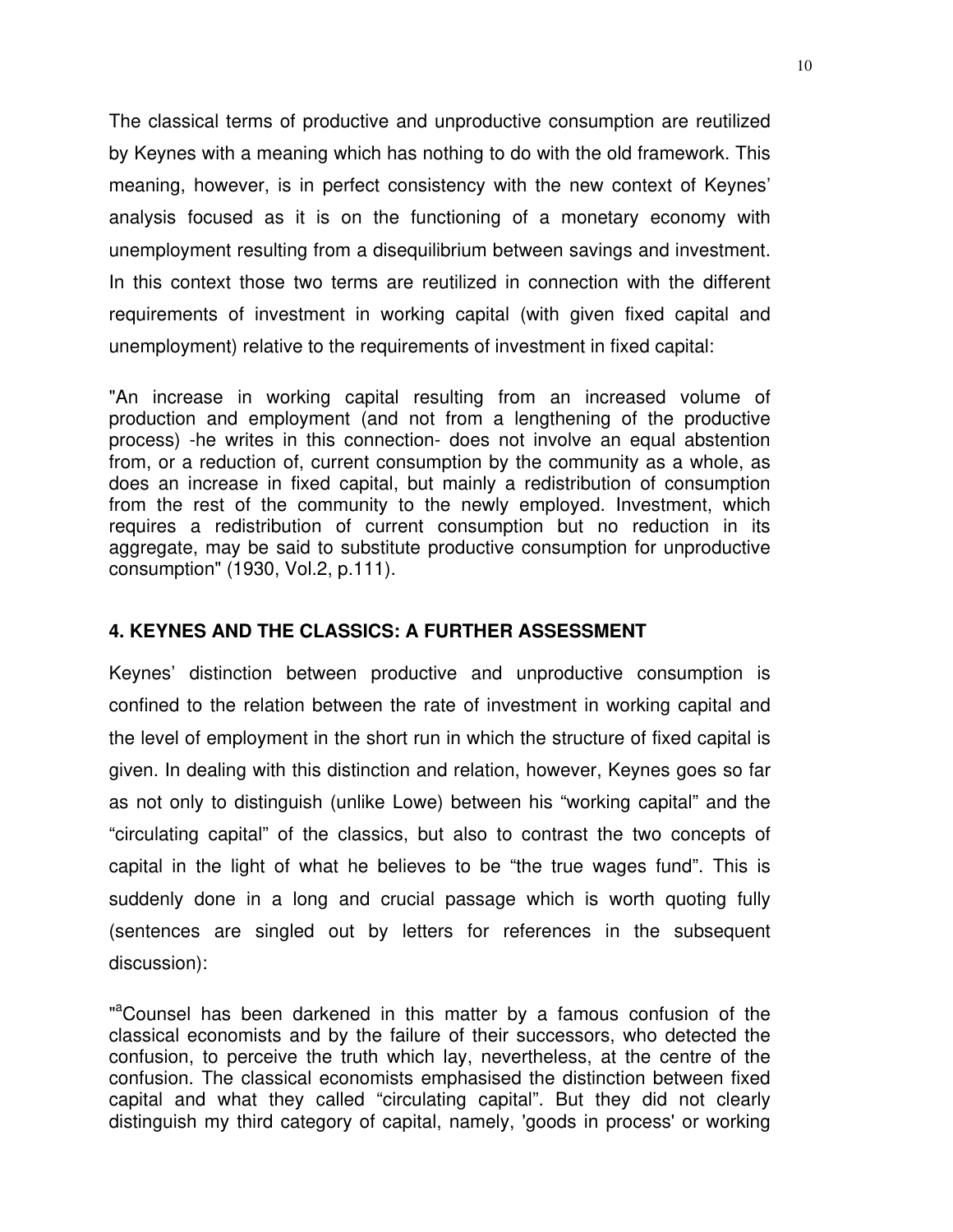capital, which is not identical with their "circulating capital"<sup>a b</sup>They appreciated the necessity of a fund to support labour during the period of production<sup>b</sup>; <sup>c</sup>but they overlooked the continuous character of production and output<sup>c d</sup>and confused the working capital, which is provided by continuously feeding the flow of available income back into the machine of process, with the liquid capital or goods in stock at the commencement of any period of process<sup>d. e</sup>They did not clearly perceive that the capital to keep labour in employment is found, not in the stocks of goods already available<sup>e</sup>, <sup>f</sup>but by decisions which have the effect (a) of determining what proportions of the goods emerging from the machine of process are in fixed and liquid form respectively<sup>f</sup>, <sup>g</sup>and (b) of applying the flow of available income in one way instead of in another, namely, by supporting productive consumers instead of unproductive consumers<sup>9</sup>" (Keynes, 1930, Vol.2, p.114; Keynes' italics).

The issues raised in this passage are so far-reaching and the wording or the argument so questionable that they require a closer scrutiny. This will be done in four steps.

First, it should be noted that Keynes' notion of fixed capital as defined above is even more distant from the corresponding notion of the classics as their circulating capital is from Keynes' working capital itself (on which more below). While Keynes' definition is focused on the goods which "take time to use or consume" and encompasses therefore all the goods that are durable (and nothing else, as required by the short-run theory of fluctuations and agreedupon by other economists of the 30's including Hayek), the notion of the classics is best rendered by Jevons' observation whereby one should not say that "a railway is fixed capital, but that capital is fixed in the railway" (1871, p.264): a remark which invariably points to the wages fund as the typical form of capital at the beginning of its transformations (free capital). If Keynes were demanding from himself as much consistency as he calls for in the classics he should have abandoned the term 'fixed capital' (which was developed in a different context than his) for the more appropriate term of "instrumental" capital (which, indeed, was introduced by Hawtrey to contrast it with working capital in the context of the theory of fluctuations).

Second, it should be noted that Keynes' expressions "machine of process" and "period of process" in sentence <sup>d-d</sup> above have nothing to do with the expression "period of production" in sentence <sup>b-b</sup>. Indeed a distinction between these two periods is so important that the very notion of working capital is either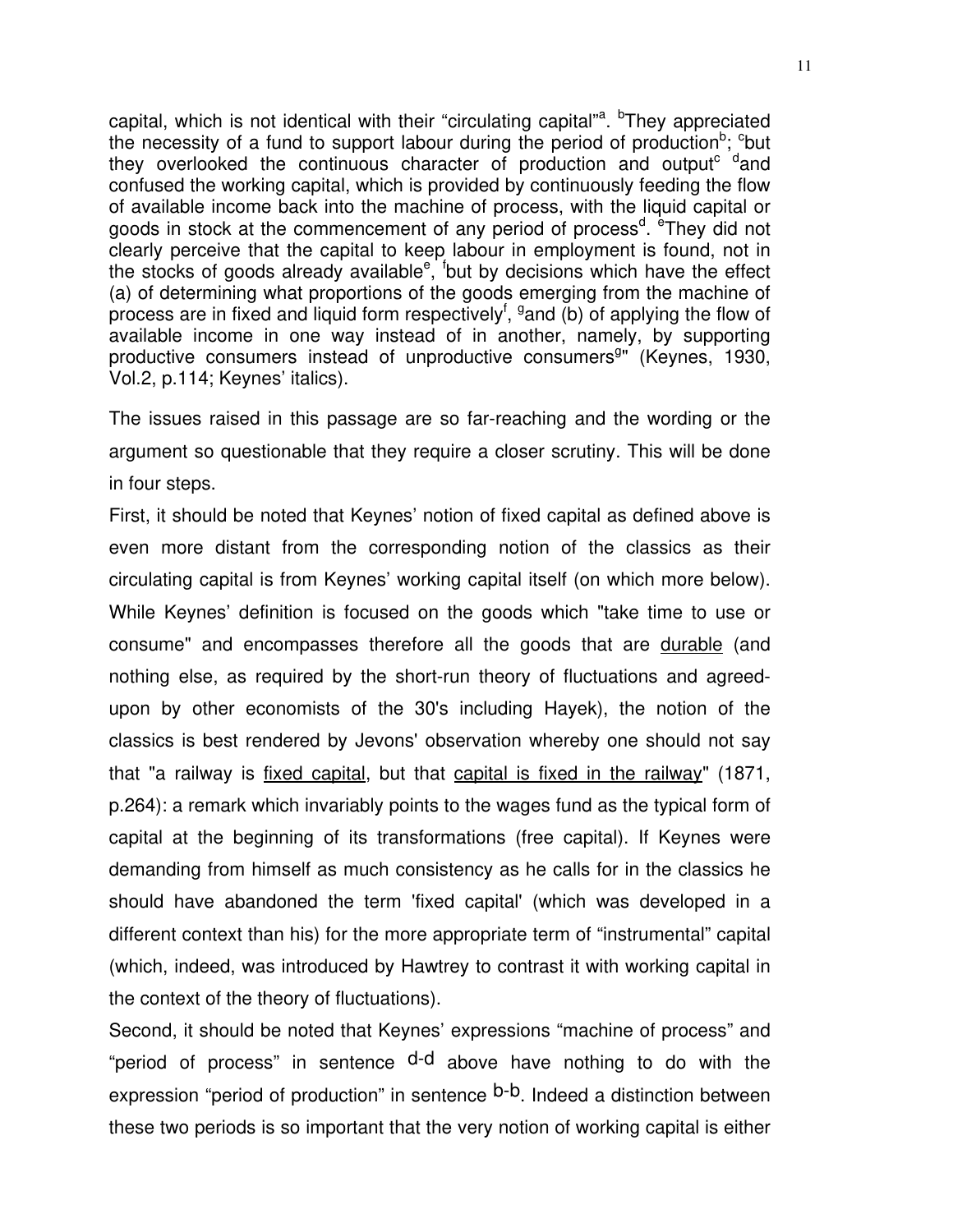unnecessary or misleading without it. This distinction, though implied by Keynes himself in his treatment of working capital and of productive and unproductive consumption, is made explicit in a passage where Hawtrey speaks of the "period of process" as distinct from -and indeed as a section of- the "period of production":

"One part, which we shall call the period of process, is the time occupied by the productive processes applied to the material composing the commodity itself, without regard to the time taken in the construction of the instruments used in those processes. It is the period of production as it would be if every instrument were treated as an original factor of production and if the only capital were working capital. The rest of the period of production is that which is composed of the respective ages and periods of production of the instruments used" (1937, p.11)**[8](#page-12-0)**.

Now, with regard to Keynes' passage above, it should be objected

.

i) that even Hawtrey's period of production is not the period of reproduction of the classics;

ii) that working capital is to the period of process what circulating capital is to the period of reproduction; and

iii) that working capital and the period of process belong to the analysis of the short run as much as circulating capital and the period of reproduction belong to the analysis of the long run.

<span id="page-12-0"></span>**<sup>8</sup>** The confusion between period of process and period of production seems to be at the root of the crucial misunderstanding between increases in working capital and increases in fixed capital in Hayek's trade cycle model (Meacci, 1994). This misunderstanding is not absent from the mind of other economists. See for instance Robertson (1959, ch.V) whose 'average period of production of goods' is, properly speaking, a period of process, and whose definition of what he calls 'circulating capital' is, properly speaking, a definition of working capital. "There is in a country at any moment -he writes in connection with his sausage-machine view of production- a great mass of unready goods, on which labour and ingenuity of various kinds have been spent, but which are not yet ripe for the consumer's hands or mouth. This mass of circulating capital, as it is called, includes not only the stocks of shirts in the shopwindow and the stocks of raw cotton in the warehouses and ships, but the half-worked fabric on its way through the spindles and the loom" (lbid., p.85). It is interesting to note that the chapter where these misunderstandings are committed is designed by Robertson to deal with the 'mechanics of banking' (Ibid. p.179) and particularly with the phenomena of credit and inflation, two typical ingredients of fluctuations.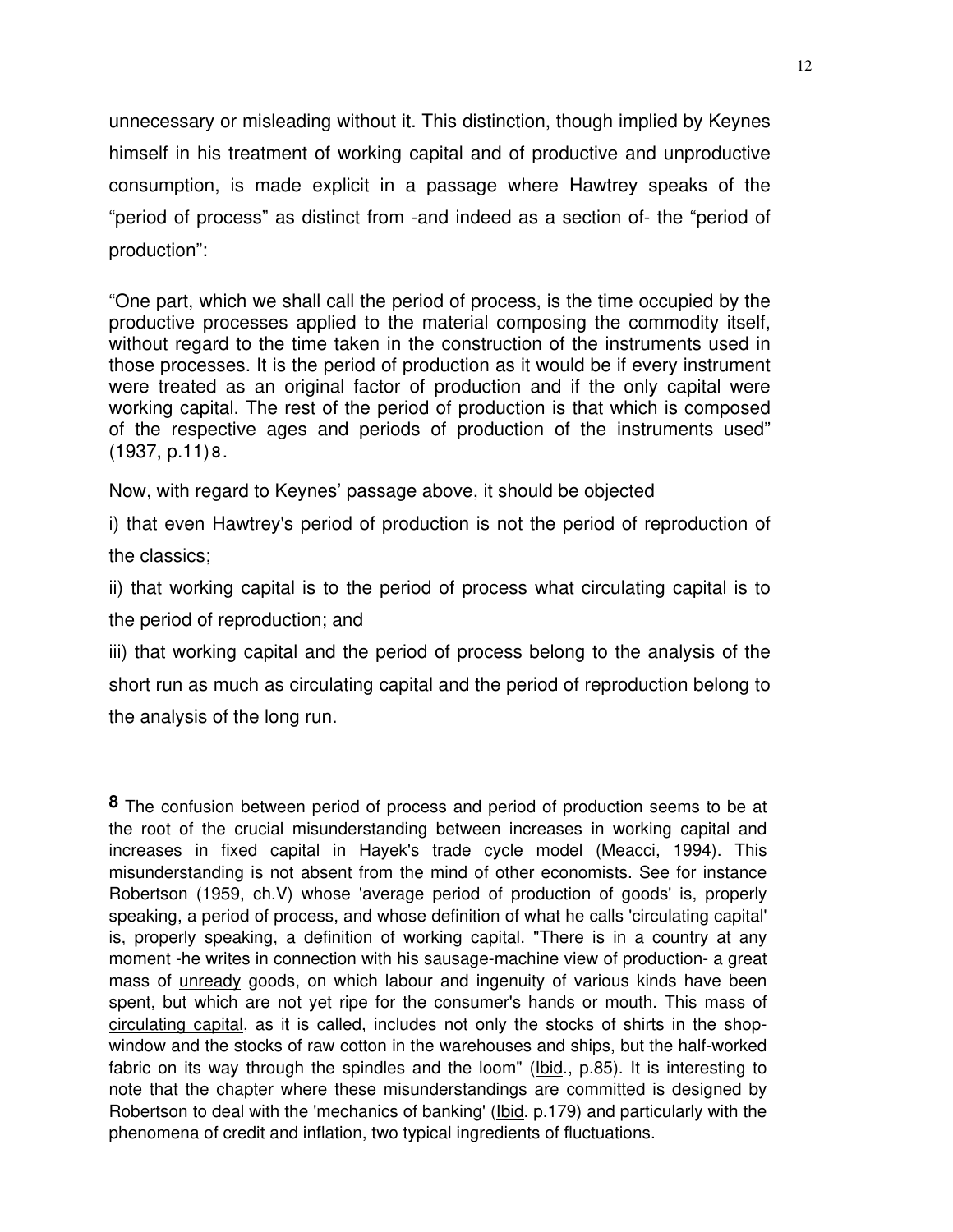On the other hand, if it is true that Adam Smith (followed by many others) often speaks of circulating capital as if it consisted of the same goods which properly belong to what is called today "working capital" this is not due to what Keynes believes. Rather, it stems from the fact that Smith used to deal with circulating capital sometimes from the point of view of an individual and sometimes from the point of view of the whole society. Unfortunately, the very meaning of the term 'circulation' changes in the two cases: it refers to a change of hands in the former case, to a change of matter (reproduction proper) in the latter. The beginning and end of circulation are consequently denoted by money capital and money income, in the former case; and by the final goods making up, respectively, the wages fund (free capital) and national revenue, in the latter. Furthermore, it is true that the point of view of the whole society is adopted by Keynes himself in most of his work. But even in this perspective the aims of Keynes and the classics remain very different. For while the purpose of Keynes is to investigate the fluctuations of production in a monetary economy where the structure of fixed capital is given (short run) the purpose of the classics (Smith) was to investigate the growth of national revenue in a real economy where the structure of fixed capital is still to be determined.

Third, it can be argued that while stressing the confusion of the classics between circulating and working capital along with their confusion between the wages fund as a flow and the wages fund as a stock, Keynes ends up by confusing the two confusions. For it is true that the classics overlooked the continuous character of production and output as argued in <sup>C-C</sup> above. They were indeed more interested in advance economics than in synchronization economics. But the reason why they did overlook synchronization is, indeed, overlooked by Keynes himself. For the classics (Smith) focused on the causes of the wealth of nations, and therefore on the principles of change (accumulation) rather than, as Keynes eventually did, on the functioning of the economy or on the complications entailed in this functioning by change itself and particularly by changes induced by money as a store of value. On the other hand, Smith's inclusion in his concept of circulating capital of goods which properly belong to the modern concept of working capital (an inclusion which, it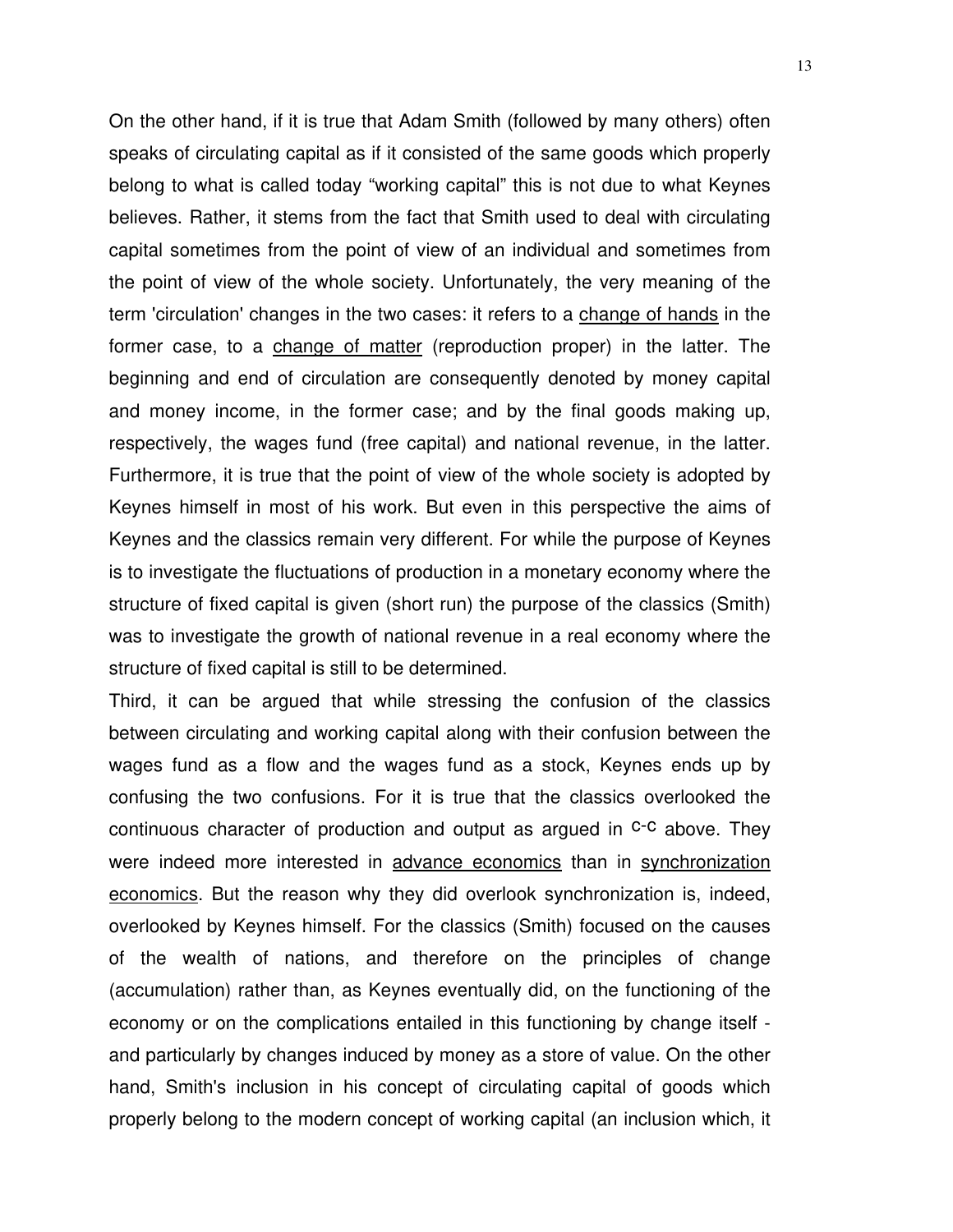must be admitted, did affect the thought of most other classics, excluding Marx)**[9](#page-14-0)** is not due to the fact that he confuses a stock with a flow. Rather, it descends from his tendency to express himself against his own distinction between the individual and the social point of view. For the role played by a stock when the point of view is that of an individual is played by a flow when the point of view is that of society (as Smith himself implies when he argues that a man who neither consumes himself nor has others consume the "stock which he possesses" -a stock, that is, of goods, and not of money in Keynes' sensemust be a fool). Furthermore, what is circulating capital from the point of view of

L

<span id="page-14-0"></span>**<sup>9</sup>** From what is argued above it follows that Smith's confusion between circulating and (what will be called) working capital may be associated with his misunderstanding between what Marx calls 'circulating capital' and 'capital of circulation' and, more generally, between the 'material forms' of capital and its different 'economic functions' (see Meacci 1989, 1991). The misunderstanding between the material forms and the different functions of capital, and therefore between circulating and working capital, has a long story and is, to a large extent, a matter of words. A most recent episode is provided by Blaug who presents Bohm-Bawerk's thought as follows: "Most of his reasoning -he writes- makes much better sense when it is realized that his 'capital' is only circulating capital, that is, funds tied up in the forms of goods in process. The function of working capital is, not to cooperate with labour in production, but as it were to support labour during the interval between the application of inputs and the emergence of output" (1990, p.499). In view of the distinctions highlighted above this sentence should be reworded as follows (italics are used to stress differences): 'Most of his reasoning makes much better sense when it is realized that his 'capital' is only working capital, that is, funds tied up in the forms of goods in process. The function of working capital is, not to support labour during the interval between the application of inputs and the emergence of output, but to cooperate, along with instrumental capital albeit in a difference sense, with labour in production'. Indeed Blaug's wording leads not only to an identification of circulating with working capital but also to a broader misunderstanding of the role of working capital in production for the role of the wages fund in reproduction. For a consistent use of the notion of working capital see, on the contrary, Hicks (1950, ch.IV), and for a proper use of the terms circulating and working capital as pointing to two different notions belonging to two different theories see again Hicks (1965, Part I, chapters IV and X in particular) and Hicks (1985). In this connection it may be added that Hicks' principle of self-containedness as discussed in these works is at the root of the notion of circulating capital in two different senses depending on whether this principle holds from the point of view of an individual (in which case capital presents itself as money capital at the beginning of its circulation) or of the whole society (in which case it presents itself as free capital).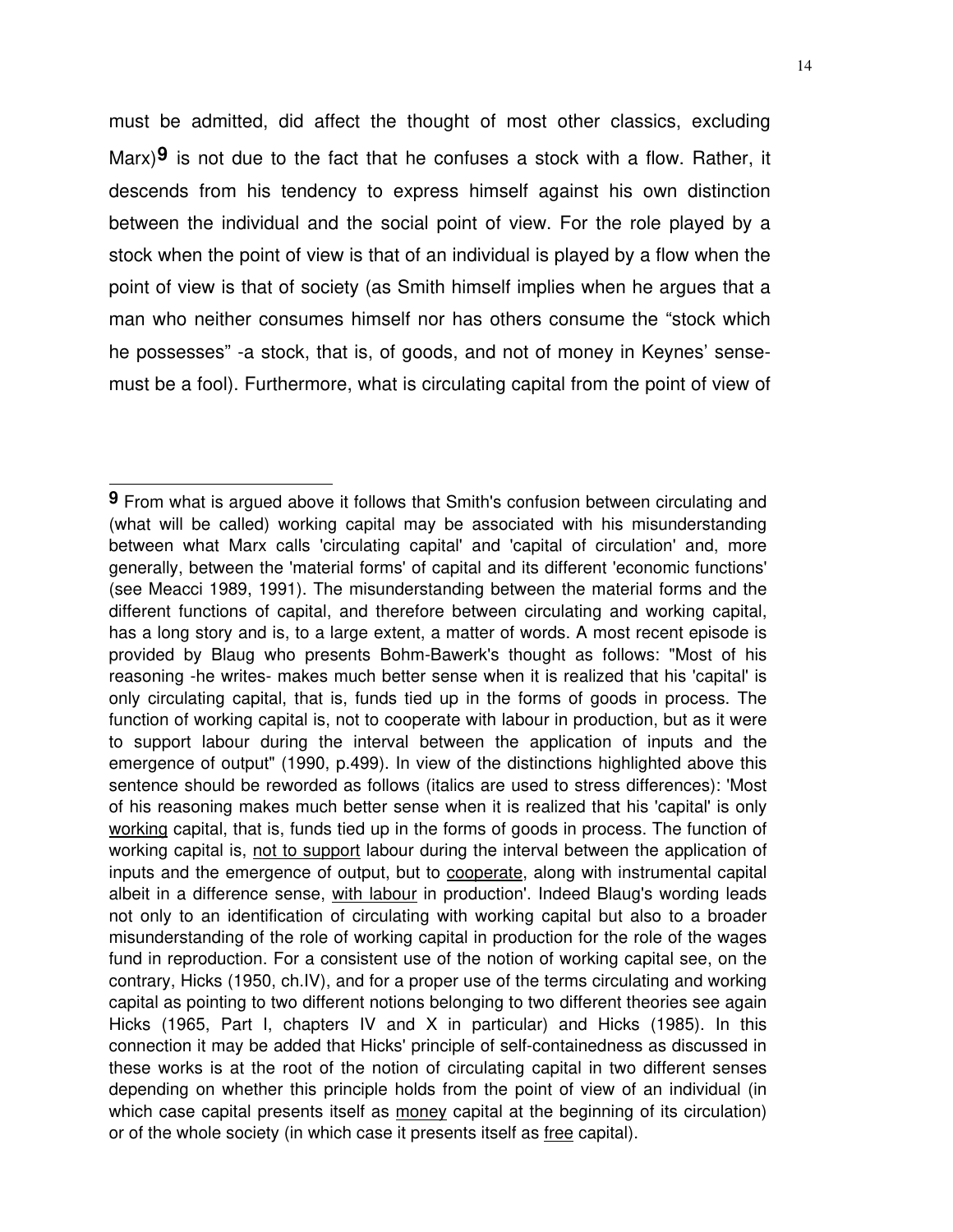an individual may not be circulating capital from the point of view of society**[10](#page-15-0)**. Keynes, however, is so unaware of this confusion that he believes that Smith's general aim (the growth of wealth) is the same as his (the fluctuations of wealth), and that Smith's particular starting point (the stock which a man possesses) is the same as his "liquid capital" (which in sentence d-d above is however identified, to confuse things further, with Keynes' own and different notion of "normal" stocks). Thus what the classics "did not clearly perceive" (sentences ee and ff above) was what Keynes does here actually confuse, i.e. the distinction between the period of process (in which instrumental capital goods are given) and the period of reproduction (in which the production of instrumental capital goods are considered as a step in the time-consuming reproduction of national revenue). But if "they did not clearly perceive" this distinction is, again, because they were concerned with (what happens to capital in) the period of reproduction and not at all with (what happens to unemployment in) Keynes' period of process.

Fourth, given Hicks' remarkable insight that our theories are like "rays of light, which illuminate a part of the target, leaving the rest in a darkness" so that "we must work, if we are to work effectively, in some sort of blinkers" (1975), it can be concluded that Keynes and the classics used to wear two different types of blinkers. Keynes seems indeed to be wearing by himself two different types of blinkers in the passage quoted above: one for focusing on (what happens to unemployment in) the period of process, the other for preventing himself from realizing that the blinkers of the classics were aimed at a different target. If, however, all types (and particularly Keynes' second type) of blinkers are dropped it should be easily concluded

i) that Keynes' working capital is indeed different from the circulating capital of the classics;

L

<span id="page-15-0"></span>**<sup>10</sup>** See in this connection the preceding note and reconsider it in the light of Hawtrey's hitherto unnoticed (and unexplained) conception of circulating capital as made up of 'working capital and net cash resources' (1937, p.139).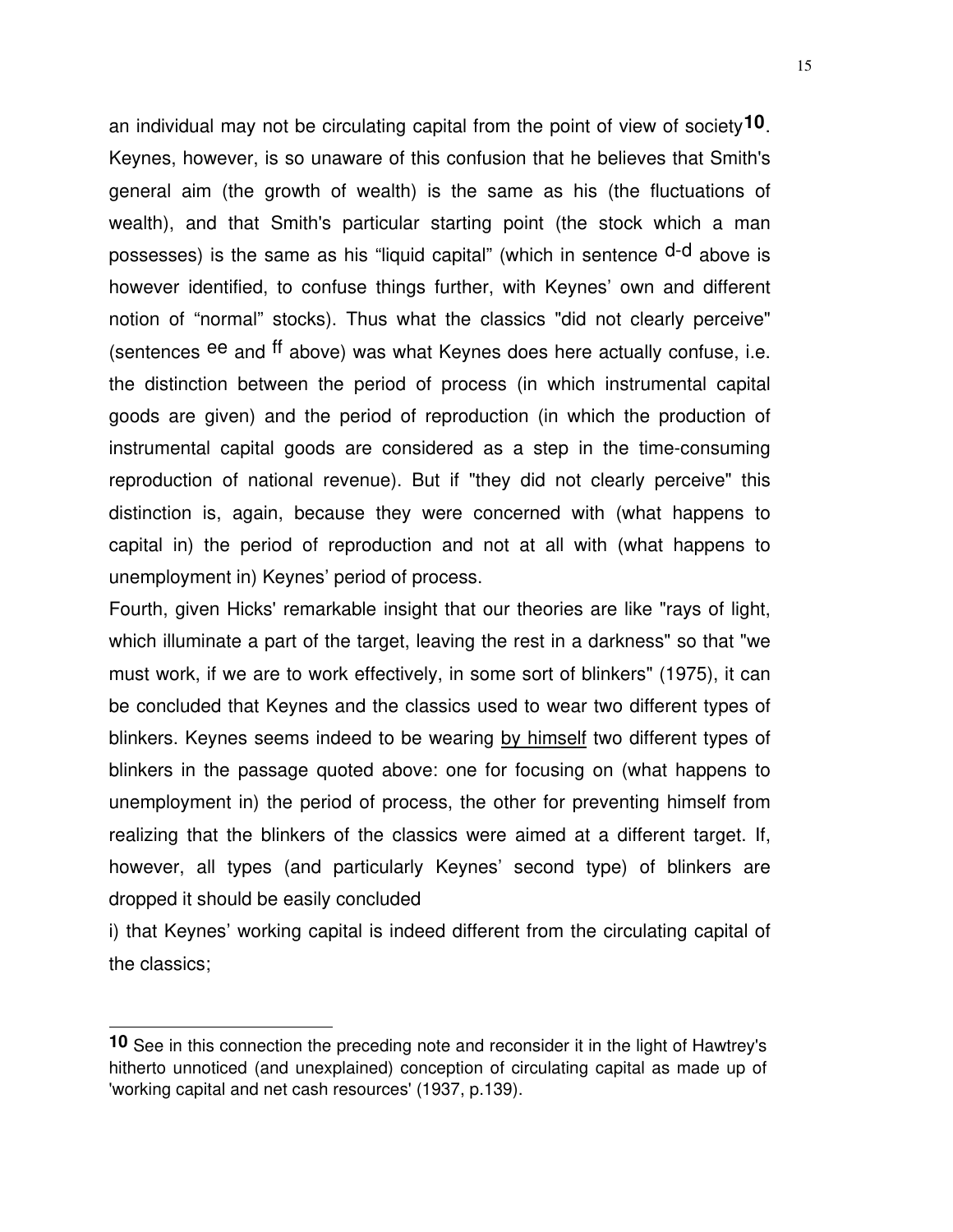ii) that even Keynes' fixed capital is, in spite of Keynes' belief and terminology, different from the classical concept (for fixed capital is to Keynes "goods in use" and nothing else); and

iii) that the classical and keynesian blinkers require two different notions of capital for capital is, according to Smith and the classics, neither goods in use, nor goods in process nor goods in stock as Keynes implies in his classification (1930, p.115). Rather, it is that part of available output (in the sense suggested by Keynes himself for very different purposes) which is advanced to labour for its reproduction in a more or less distant future.

This basic difference is not understood by Keynes if only because his ray of light is focused on the fluctuations of wealth within a given period of time.

### **CONCLUDING REMARKS**

In the light of the distinction between working and circulating capital discussed above and of the different theories to which these two notions belong it becomes possible at this point to single out some similarities and differences between Lowe, Keynes, the Austrians and the classics. In particular, we can now identify some essential elements which, on the one hand, Lowe and Keynes have in common against the Austrians; and, on the other, Lowe and the Austrians have in common against the classics. This will be done in this section on the basis of the distinction, noted above, between period of observation and period of maturation as well as of the distinction, argued above, between period of maturation and period of reproduction (of national revenue).

Take the period of maturation first. This notion is essentially shared by Lowe and the Austrians but does not coincide with the period of reproduction of the classics. For the production of particular goods (including physical reproduction, such as that of plants through their falling seeds) is one thing (even when it is thought to start from pure inputs); while the reproduction of national revenue (through the exchange of free capital for labour) is another. In this sense, however, the Austrians look closer to the classics relatively not only to Keynes (if only because their period of maturation is longer than the period of process and includes the production of durable goods) but also to Lowe (if only because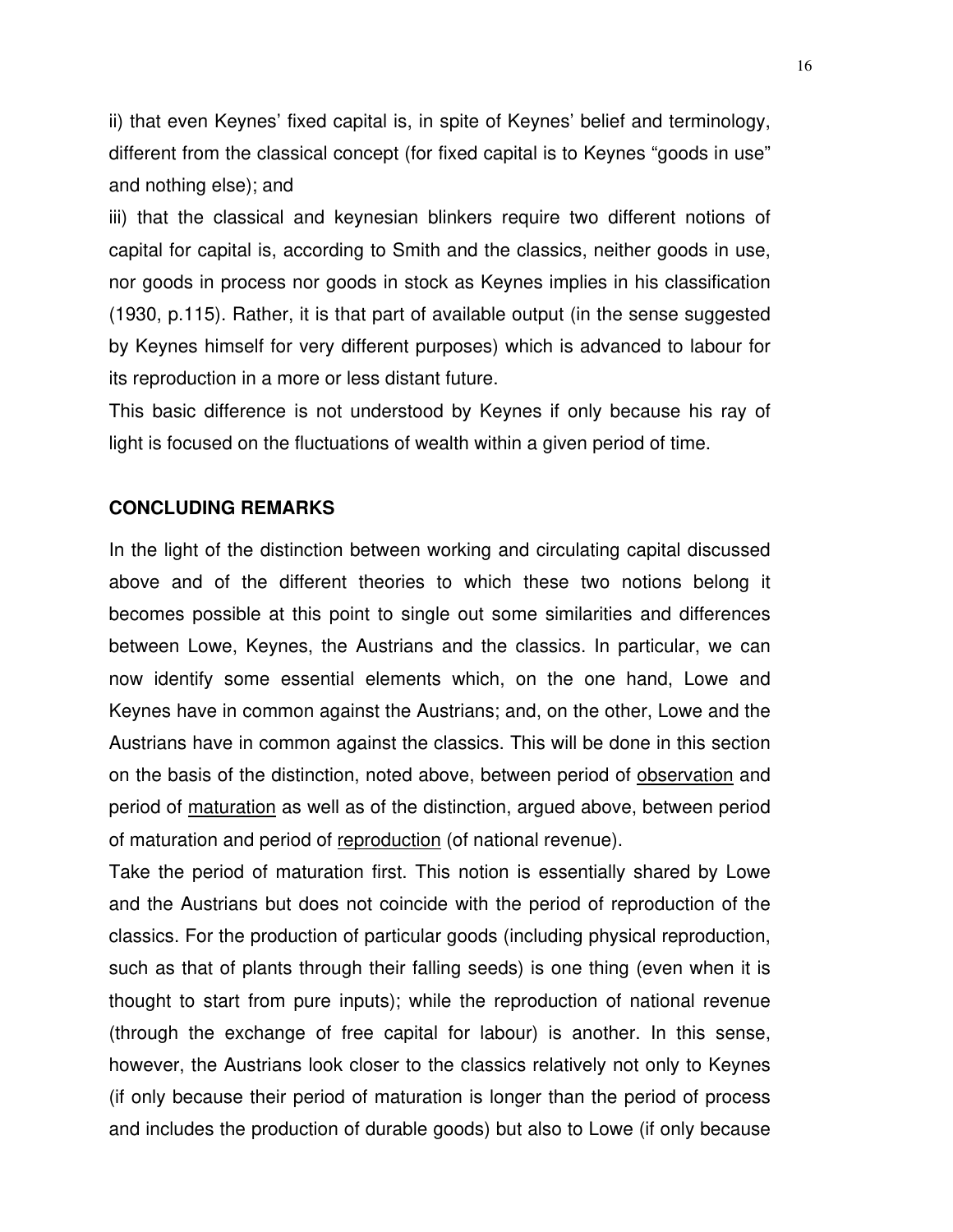they have their own theory of the labour market and their own notion, however wanting, of the wages fund).

Now take the period of observation. If its length were the same as that of the period of reproduction no room would be left for the distinction between working and instrumental capital goods. Since, however, the period of reproduction becomes longer and longer, or more and more differentiated from good to good, as the variety of final goods increases, and since the period of observation becomes accordingly shorter and shorter relative to the (average) period of reproduction, it should come as no surprise that the "rays of light" of modern theories are focused more and more on "working" and 'instrumental" and less and less on "circulating" and "fixed" capital. This helps understand the validity and limits of Lowe's observation on the imperialism of the Austrians. For it is true that the Austrians lack the notion of circularity. Lowe's own notion, however, falls short of the notion of the classics. For the circularity that occurs in a given period of observation is one thing, the circularity that occurs in a complete period of reproduction (from consumption goods to consumption goods) is another. The former may be called "whirlpool circularity", the latter "pipeline circularity": while the former concerns the interactions between the different molecules of water (finished and unfinished goods) once some of it is injected into a whirlpool of given size (period of observation), the latter concerns the flow of water through the hydraulic system as a whole (time-consuming methods of production), i.e. from the moment some water is injected into the whirlpool to the moment it returns increased (rather than diminished) to the point of injection.

Now it should be noted that what Lowe and Keynes (and many others) have in common against the classics is the focus on what happens in a period of observation rather than on what happens in the period of reproduction. While, however, the purpose of Lowe (and the Austrians) is to deal with production (rather than with reproduction), Keynes focuses on fluctuations. Furthermore, the period of observation is usually shorter in Keynes than in Lowe. For while Keynes is mainly concerned with what happens in the period of process Lowe's concern is with the period of production (maturation). Lowe's period of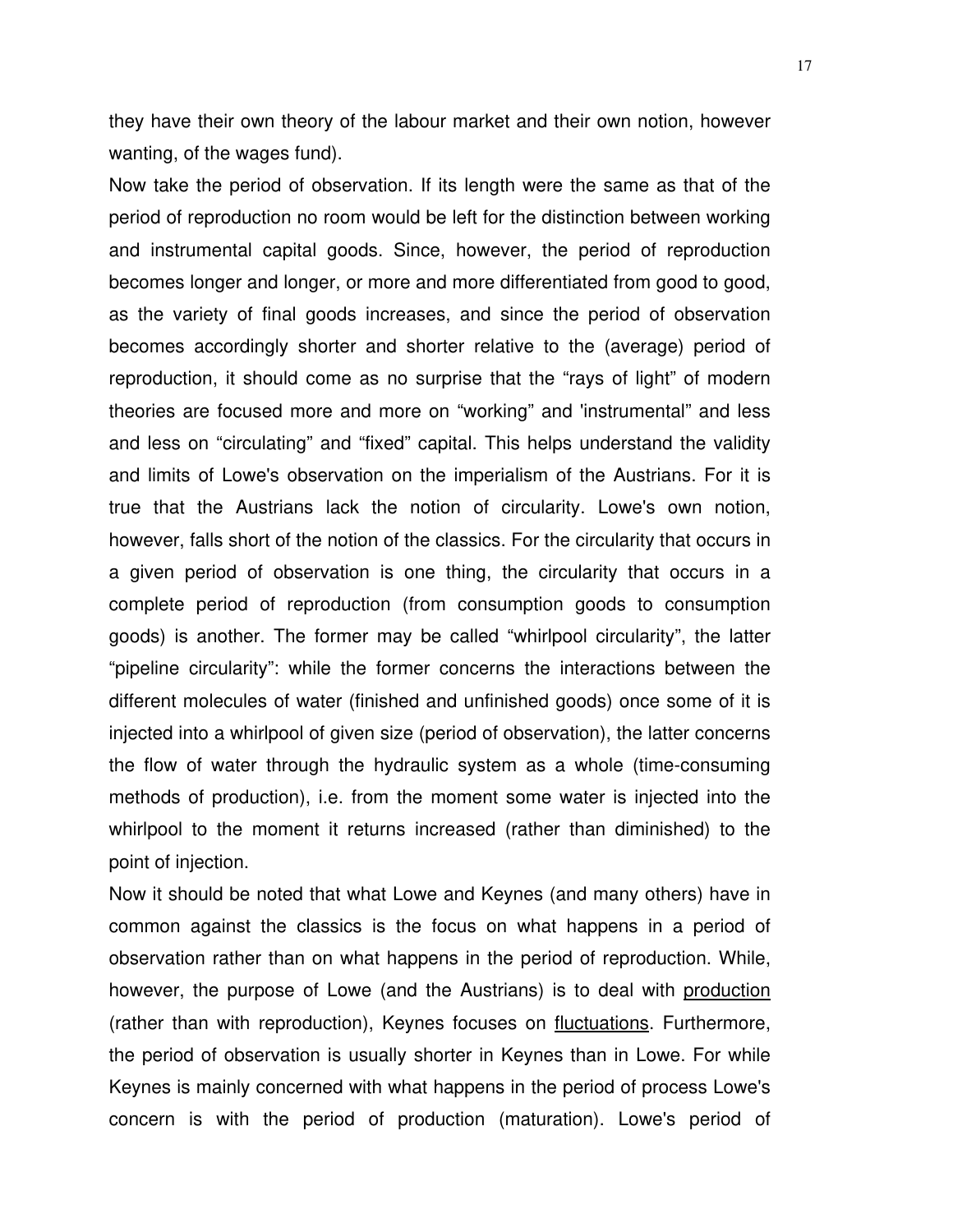production, however, falls short of the classical period of reproduction for, however long, it is not long enough to include the reproduction and reinvestment of the wages fund. In both cases the gap is theoretical: it is determined, in the first case, by the lack of the notion of reproduction of fixed capital (which is studied by Lowe and overlooked by Keynes); and, in the second case, by the notion of reproduction of free capital (which is studied by the classics and overlooked by Lowe).

To bring these conclusions to an end all the arguments above can be synthesized in the light of a methodological distinction put forward by Hicks (1974). This is the distinction between Materialism and Fundism. If this distinction is applied to the authors discussed in this chapter, the following conclusions emerge: while Lowe and Keynes belong to Materialism, and the Austrians partly to Materialism and partly to Fundism, the classics fully belong to Fundism. On the other hand, if the distinction between Fundism and Materialism is applied to concepts and theories rather than to authors, a further regrouping becomes possible according to the following dichotomy: while the concepts of period of observation, period of production, period of process, horizontal integration, working and instrumental capital (goods) are benchmarks for, or belong to, Materialism (along with the theory of production, input-output analysis and the theory of fluctuations), the concepts of period of reproduction, vertical integration, free and invested capital, circulating and fixed capital are benchmarks for, or belong to, Fundism (along with the classical theories of capital, reproduction and growth).

#### **REFERENCES**

- BLAUG, M. (1990), Economic Theory in Retrospect, Cambridge: Cambridge University Press
- HAAVELMO T. (1960), A Study in the Theory of Investment, Chicago: University of Chicago Press
- HAWTREY, R.G. (1937), Capital and Employment, London: Longmans
- HICKS J. (1950), A Contribution to the Theory of the Trade Cycle, Oxford: Clarendon Press
- HICKS J. (1965), Capital and Growth, Oxford: Clarendon Press